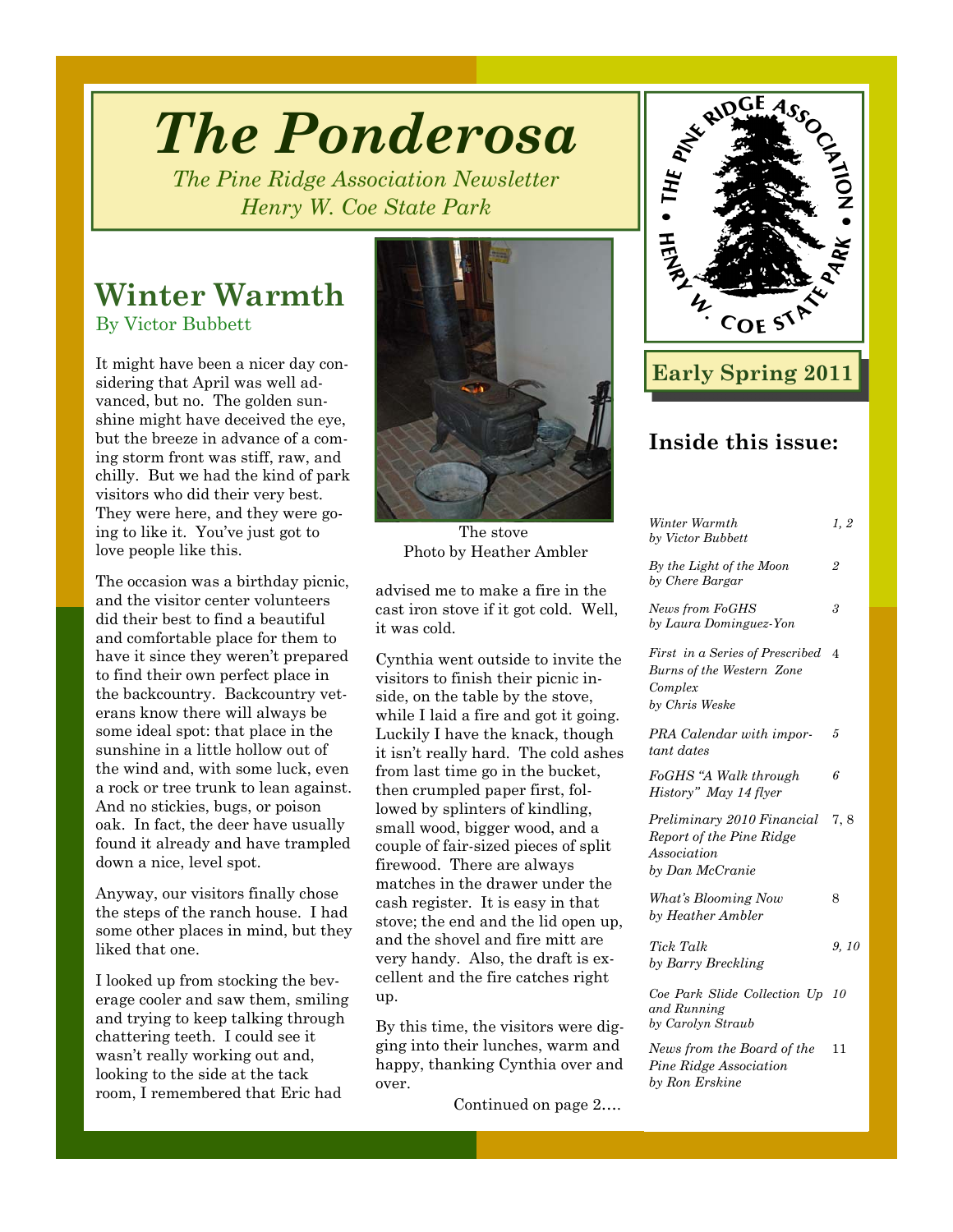#### **Page 2 The Ponderosa**

### **Winter Warmth continued….**

It is funny that I hadn't thought of it since, but my mind flashed back to my very first visit to the park on a winter day quite a few years back. We saw a bobcat lounging not ten feet from the Monument Trail who was so undisturbed by our passing he actually yawned. But by the time we'd hiked the Middle Ridge Trail we were good and cold. Like so many first-time park visitors we had miscalculated the ridgetop weather, judging it by temperatures on the floor of Santa Clara Valley below Pine Ridge. The volunteer on duty that day took one look at our shivering misery and set to work firing up the woodstove—the very one I had just fired up, and for the very same reason. It only looks small; its fiery heart makes the whole visitor center toasty.



A warm glow, photo by Heather Ambler

Now it's winter again and the sight and smell of woodsmoke rising from the chimney is better than all the "open" signs in the world.

## **By the Light of the Moon**

### By Chere Bargar

.

Several friends and I set a goal in 2010 to ride our horses on the eve of the full moon every month of the year in Hunting Hollow at Coe Park. Our numbers ranged from four to a dozen, with Carol Abel, Judy Hayamizu, Kitty Swindle, and Chere Bargar making all twelve rides. Judy road a different horse each month, all with a bareback pad. Kitty's grandson, Nathaniel, rode with us twice. September's ride was open to the public and Chere's son, Scott, and his girlfriend, Victoria, were visiting and joined us. It had been a number of years since either of them had ridden.

We named each moon. We saw "night critters," such as the skunk that we waited for patiently until he moved off the trail, also a fox, bats, and deer. We saw gorgeous sunsets and moon shadows. One woman gets vertigo when riding in the dark, which was a little perplexing until we figured it out.



Mother Nature treated us well with good weather. The only time we got rained on was in December. When we rode out, it was warm and gorgeous. The creek crossings were wide with swiftly running water. About five minutes after we turned around to start back, the rain came down in a torrent. The horses wanted to turn with tails to the wind, but they soon got headed in the right direction and we hustled for the parking lot.

We all have good memories of our rides by the light of the full moon.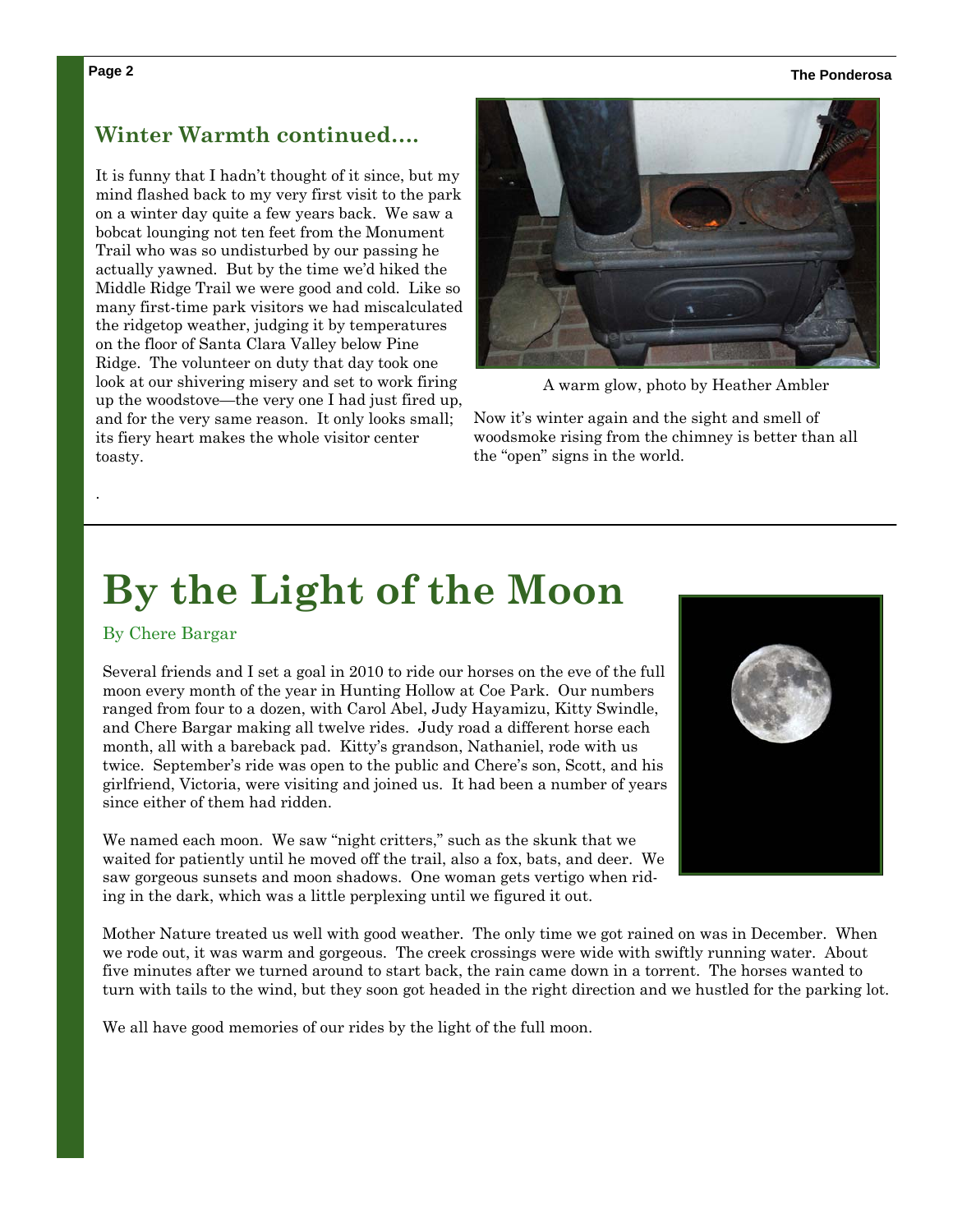## **News from Friends of Gilroy Hot Springs**

### By Laura Dominguez-Yon

It's a brand new year! Several changes are in the works:

- As we move forward on the four levels of public access for Gilroy Yamato Hot Springs (GYHS), we're delighted to see construction in progress so that level 1 day use will become a reality as soon as our camp host is in residence.
- Level 2 guided tours continue with school groups, the latest being San Jose State University interior design students who envision a spa retreat center that just might attract a concessionaire to make it happen. We also plan to schedule regular tours. With sufficient trained volunteers, we can have monthly or biweekly tours. Would you be interested in becoming a GYHS docent? Please let us know and we'll be in touch about training.
- Level 3 rental use conversations are in progress with various groups. Imagine retreats, company and family picnics, group outings, and more, combined with volunteer service and outdoor mineral water soaks. Do you have a group that might be interested in organizing an event?
- Level 4 volunteer and community full moon campouts are scheduled, and we welcome the new association with Responsible Organized Mountain Pedalers (ROMP), some of whose members already participate in the mountain bike patrols.

### **Full Moon Campouts**

You can now register for this year's full moon campouts. Coe Park volunteers participate at the discounted rate of \$20/person. The schedule for campouts is as follows; dates of the full moon are in parentheses:

April 16-18, 22-24 (Sunday April 17) May 13-15, 20-22 (Tuesday May 17) June 10-12, 17-19 (Wednesday June 15) July 15-17 (Friday July 15) August 12-14 (Saturday August 13) September 9-11, 16-18 (Monday September 12) October 7-9, 14-16 (Tuesday October 11) November 11-13 (Thursday November 10)

### **Third Annual GYHS Walk Through History**

Please mark your calendars for our third annual GYHS Walk Through History on **Saturday May 14th** from 8:00am-4:00pm. That's the Saturday after the Mother's Day weekend. Bring a picnic and join us for guided tours, entertainment, displays, and a relaxed day with family and friends. Volunteers are needed and camping is available for a limited number of people, also late evening and early morning soaks. Day admission is \$5 per person; overnight camping is \$20 per person.

### **Memberships**

Membership in Friends of Gilroy Hot Springs (FOGHS) includes membership in the Pine Ridge Association, together with all its associated benefits. If you're already a PRA member, only \$15 more adds FOGHS priority reservations to your benefits. In both cases, the membership runs through the calendar year (January to December). If you've received a renewal form from the PRA, you can pay it and then send your FOGHS membership of \$15 to P.O. Box 1745, Gilroy, CA 95020-1745, letting us know you're also a PRA member. For new members, we'll continue to forward the corresponding amount to the PRA.

For more information, see www.FriendsOfGilroyHotSprings.org, email info@friendsofgilroyhotsprings.org, or call 408-314-7185.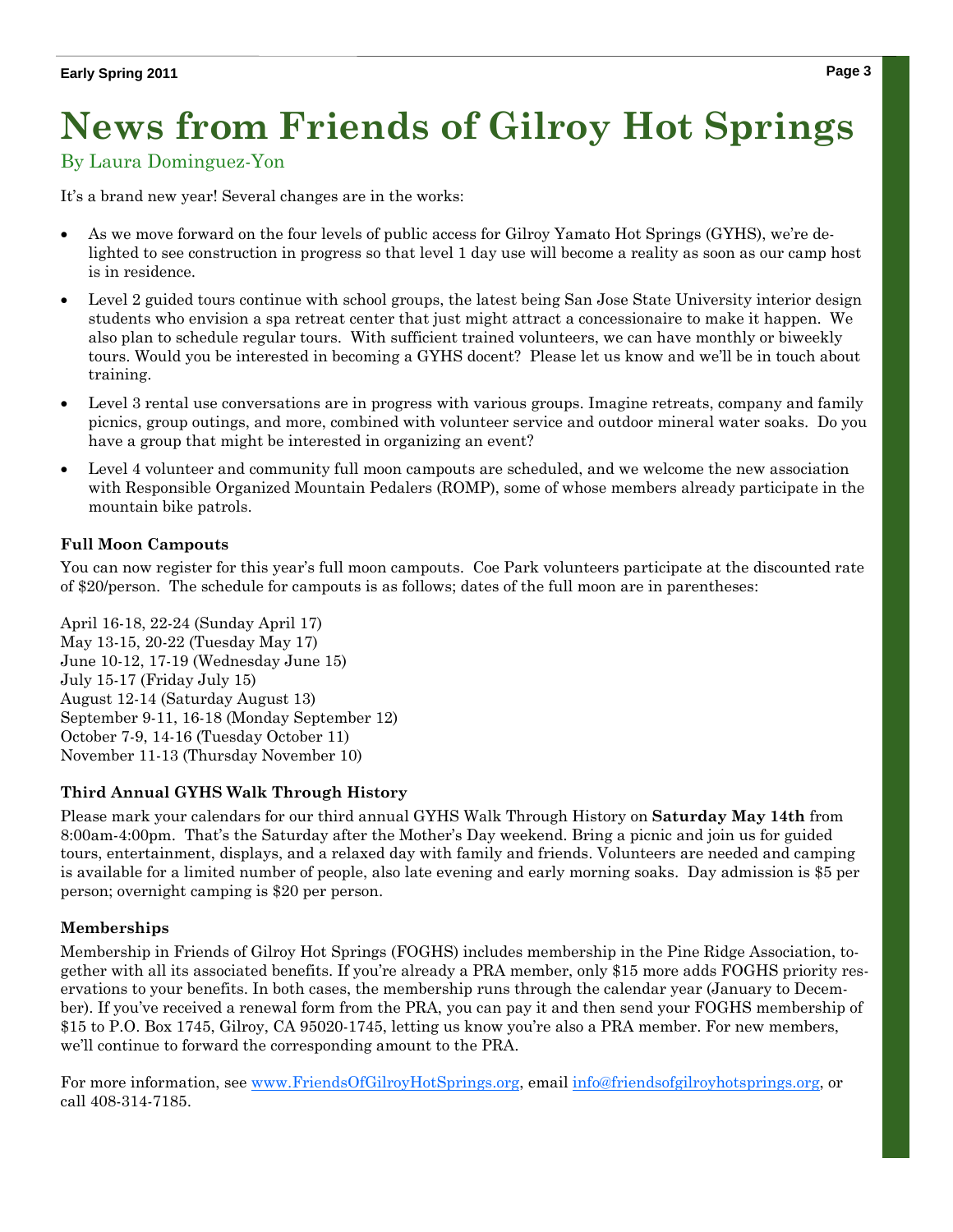## **First in a Series of Prescribed Burns of the Western Zone Complex**

#### By Chris Weske

After a year of planning and extensive last-minute preparations, the south-facing slope of Blue Ridge was burned on November 5th, 2010. This burn was plot #1 of a series of five burn plots planned for the western zone complex. By burning under prescribed conditions, we hope to reduce the fuel loads under the Ponderosa Pines and Big Berry Manzanitas and thus reduce the mortality rate should a wildfire occur.

At 8:40 a.m. on November 5th, the Bay Area Air Quality Management District gave its permission to burn 1,000 acres. At 10:54 a.m. the fire was set by crews lighting along Blue Ridge Road and backing the fire down off the ridge. Doing this created a wide fire line that allowed us to return and light the interior of the plot with less concern about the fire jumping the road. Going was slow as the humidity dropped into the mid to upper 20s, and the fire spotted across the line in a couple of places. Quick action by engine crews and helicopter water drops brought things back under control. By the end of a long, 14 hour day we had a black line along Blue Ridge Road.

Saturday morning dawned cool, damp, and overcast. With only a skeleton crew from Cal Fire, State Parks, and Spring Valley, we began ignition along Poverty Flat Road coming down from Jackass Trail. We soon had reports of rainfall in Hollister and soon after had sprinkles on the burn plot. Just as crews were preparing to pull out of the project, the clouds parted and the sun came out. Burn conditions quickly improved and we completed ignition along Poverty Flat Road. After the perimeter of the plot was black-lined, a Cal Fire helicopter lit the interior of the plot.

On Sunday morning, steady rain moved in but did not extinguish the fire. By the following Friday, November 12th, the fuel had dried out and the smoldering fires came back to life. With strong winds blowing across the plot through the weekend of November 13th and 14th, several areas kept burning. On Saturday night the glow was enough to catch the



Blue Ridge prescribed burn, photo by Chris Weske

attention of a passing aircraft but the fire was found to be well inside the lines and allowed to burn out.

Long-time park supporter Bob Patrie did his magic with satellite imagery and produced a burn intensity map of the project. Bob's map and aerial photos taken by Cal Fire indicate that 50–75 percent of the plot burned. It appears that this was mostly a lowintensity, understory burn although some pockets of chaparral burned with higher intensity. The rain on Sunday November 7th washed much of the ash down into the soil and a week later a crop of new grass began to emerge.

Fire crews from Cal Fire and State Parks participated, with assistance from crews from Marin County, Santa Clara County, San Jose, Gilroy, the city of Santa Clara, and Spring Valley. Most of the State Parks Santa Cruz District fire crews were tied up on a prescribed burn in Big Basin, and most of Cal Fire's crews had been laid off at the end of the fire season. Some crews attended on their own time because of overtime restrictions. This project would not have happened without the assistance of the local agencies.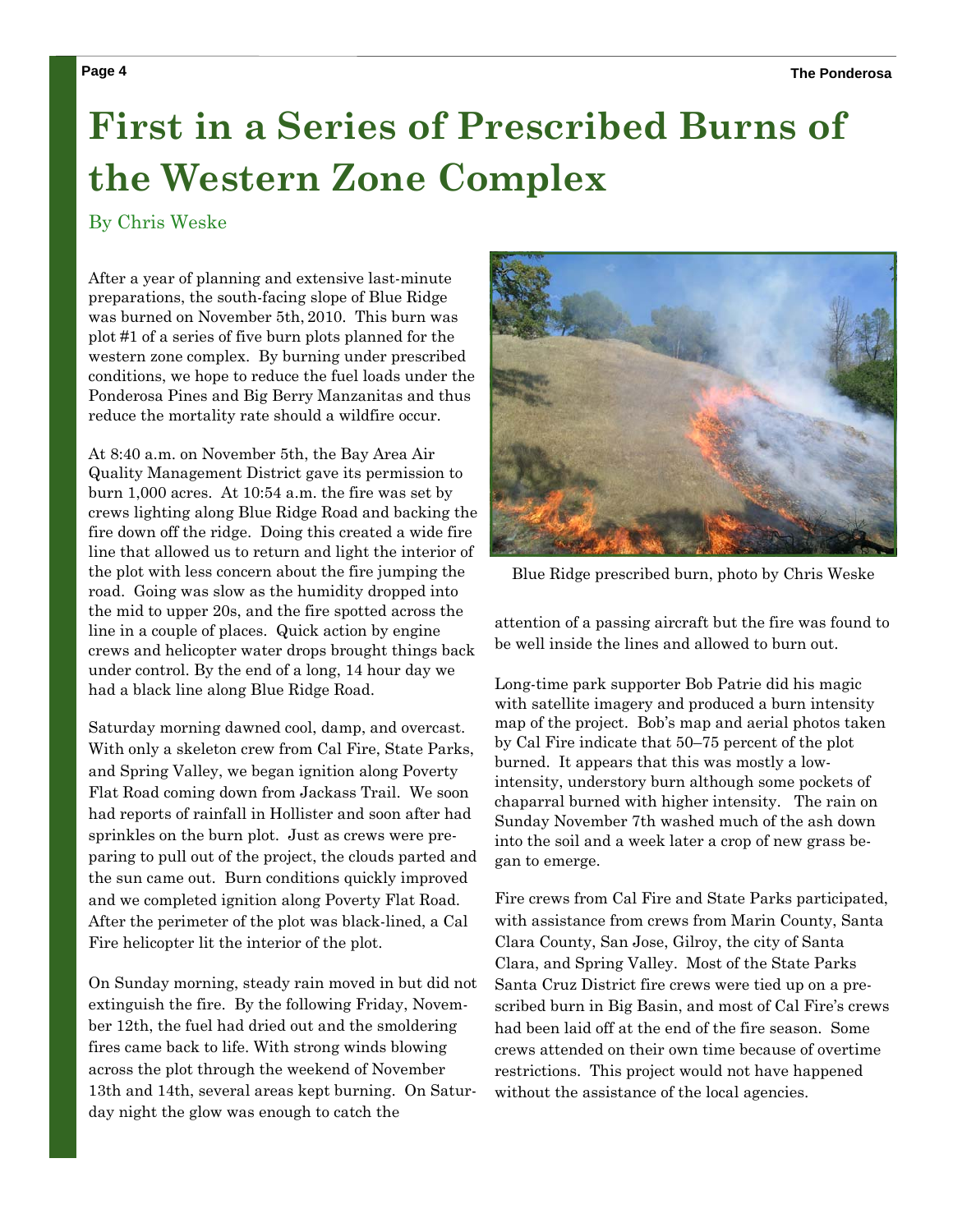## **The PRA Calendar**

Mark your calendars—important dates

**Saturday March 5,** *Trail work day,* meeting at Hunting Hollow entrance, 8.30am. For more information call Chere Bargar 408-683-2247

**Saturday March 12,** *Spring at Coe Park.* This weekend marks the beginning of the interpretive programs at Coe Park. There are guided hikes on Saturdays, an evening program at the visitor center on Saturday evenings, and wildflower walks on Sundays. There are also activities starting out of the Hunting Hollow entrance. The schedule of the spring programs will be posted on www.coepark.org or call the visitor center 408-779-2728 to find out more.

**Saturday March 26,** *Ranch Day* (April 2 rain date). Hunting Hollow entrance, 10am until 3pm. See www.coepark.org for more information or call Chere Bargar 408-683-2247

**Saturday April 9**, *Spring trail day,* meeting at Hunting Hollow entrance, 9am. Contact Rob Glover at wrglover@yahoo.com for more information and to sign up. Visit www.coepark.org to find out more.

### *Annual park events coming up…*

**Friday April 29 through Sunday May 1** is the *Coe Backcountry Weekend.* This event is always very popular and fills up quickly; admission is by a lottery system. This year's event will be starting earlier, allowing backpackers and campers entry at 1.00pm on the Friday. For additional information please visit www.coepark.org or call the visitor center at 408-779- 2728.

### *Annual park events continued…*

**Sunday May 8***, Mother's Day Breakfast.* Once again this event will take place at Ridgeview campsite. Tickets for this event will go on sale online mid-April. **Information regarding ordering tickets will be posted on the website www.coepark.org in early April.** The event sells out very quickly, so get your tickets early! For more information visit: www.coepark.org or call the visitor center at 408-779-2728.

**Saturday June 11**, *Hunting Hollow 5K/10K walk and fun run.* You can register for this fun event at www.coepark.org and download an entry form.

### **Upcoming horse-related events**

March 26, Ranch Day, Hunting Hollow April 2, Ranch Day (rain date) April 10, wildflower ride, Hunting Hollow

For more information regarding any of the horserelated events please contact Chere Barger at 408- 683-2247

### **New Members We are pleased to welcome the new members listed below. Thank you for your support**  Carol and Ed Ferri, Gilroy Lynn Tahernia, Morgan Hill

We need your help to keep our membership list current and accurate. If you are a paid annual member, your *Ponderosa* mailing label includes an expiration date. (No expiration date for life members, electronic mailing or organizations.) If you have any question regarding your membership or to let us know of any change of address, please contact us:

> Email: membership@coepark.org US mail: 9100 East Dunne Avenue, Morgan Hill, CA 95037 Phone: 408-779-2728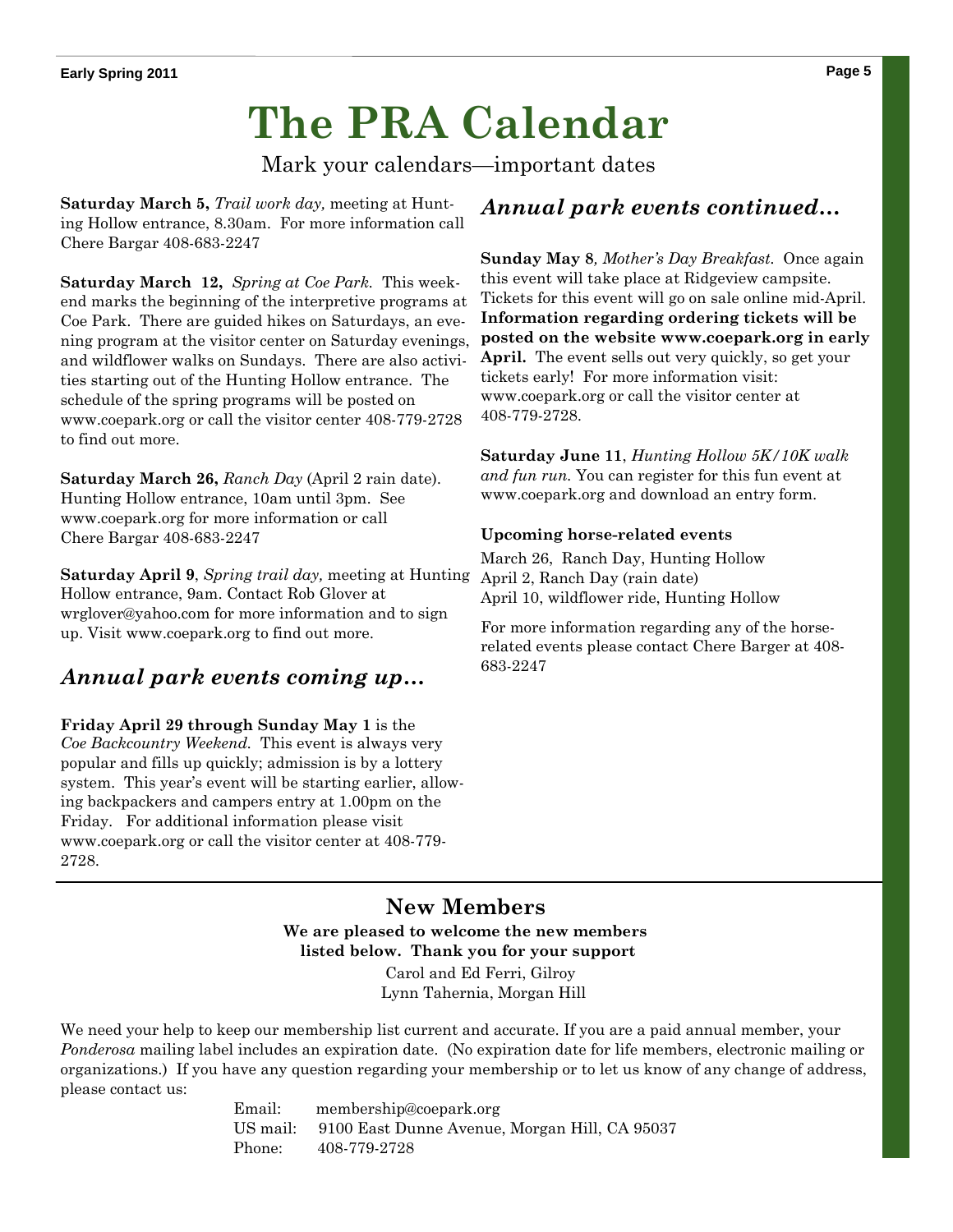### May 14, 201 8:00 a.m. - 4:00 p.m. "A Walk Through History"

**WHAT: Displays, docent lead tours, music,** dance, 1860-1960s period costumes encouraged **WHERE: Gilroy Hot Springs, a part of the Henry Coe State** Park, at the end of Gilroy Hot Springs Road, Gilroy **RESERVATIONS: (408) 314-7185 or (925) 837-1024** or email: info@FriendsOfGilroyHotSprings.org Adults and teens \$5 / under 12 free with adult Tour optional: Ask about accessibility

One Day Only! Bring a picnic lunch, friends & chairs! Stay all day! Parking free but limited - please carpool

Proceeds benefit Friends Of Gilroy Hot Springs (FOGHS) efforts to preserve, protect, and restore public access to this historical resort



www.FriendsOfGilroyHotSprings.org

FOGHS is part of the Pine Ridge Assn., a non-profit official State Parks organization for **Henry Coe Park** 





info@FriendsOfGilroyHotSprings.org

Photos courtesy of Gilroy Historic Museum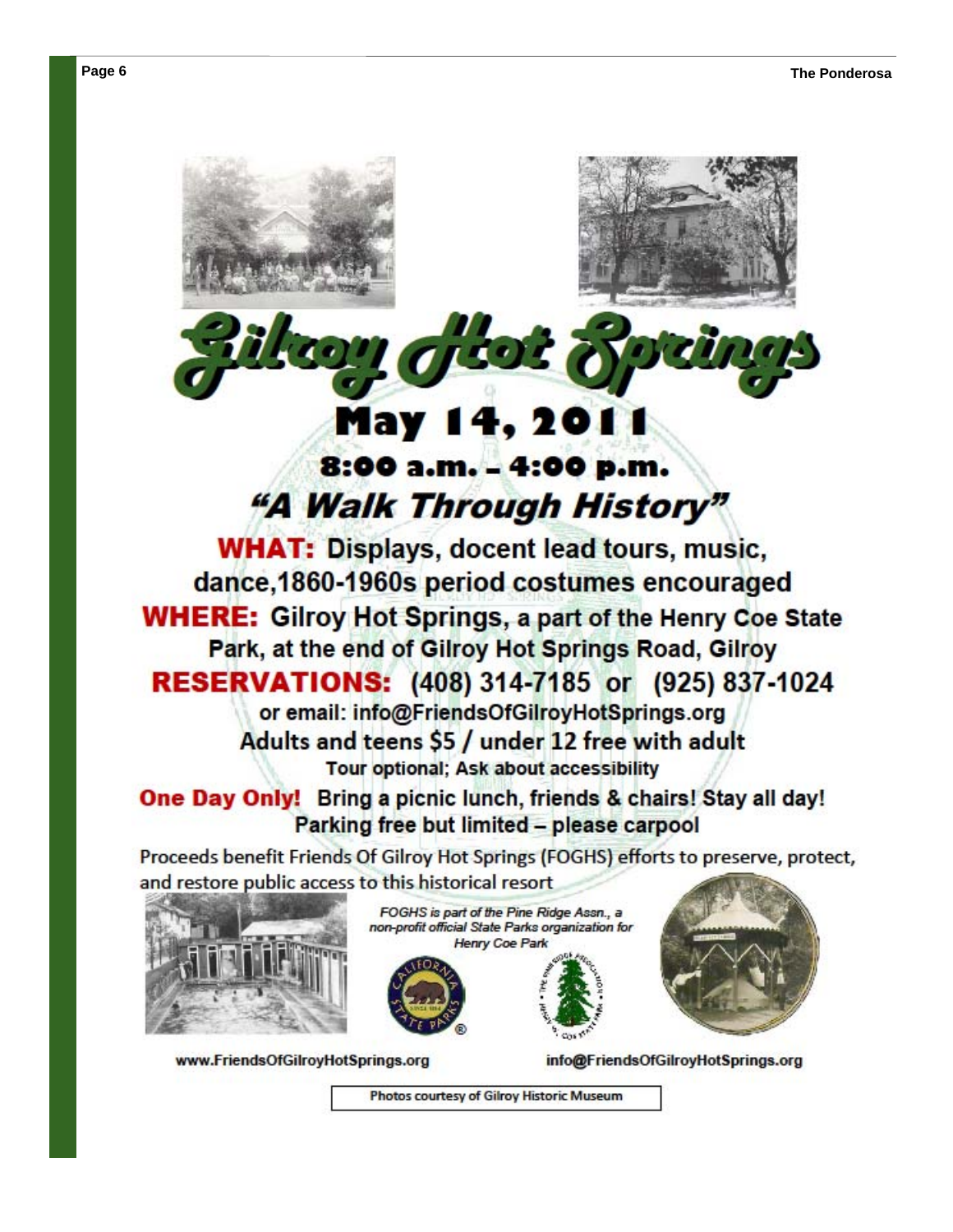## **Preliminary 2010 Financial Report of the Pine Ridge Association**

### Summary

As expected, 2010 was another challenging year relative to income and donations for the Pine Ridge Association. Income decreased by almost \$7,000 during the year, due primarily to lower donations, PRA dues, and visitor center sales. These decreases, we believe, are a reflection of the continued difficult economic times in California.

However, program service revenue, particularly with regard to the 5K/10K Run and Mother's Day Breakfast, increased over 5% from 2009 levels. This increase was surprising considering the current economic environment in California, and is a reflection of the diligence and efforts made by all the volunteers associated with these programs.

In addition, the Pine Ridge Association created a surplus of \$26,812 in the year. This was accomplished by a sharp decrease in expenses, an increase in our investment income, and the sale of donated equities. Summary numbers are presented in Figure 1.

In summary, our surplus was accomplished through a combination of strong work by the volunteer or-

ganization on program revenue, coupled with good investment income results.

#### **Prelimary PRA Operating Statement CY2010**

| <b>Ordinary Income/Expense</b>                            | ۳<br>2009 | ۳<br>2010 |
|-----------------------------------------------------------|-----------|-----------|
| Income                                                    |           |           |
| Total 230000 · Donations                                  | \$14,142  | \$11,506  |
| 230100 · Program Service Revenue                          |           |           |
| 230122 · Mother's Day Breakfast Donation                  | \$3,752   | \$4,890   |
| 230123 · Backcountry Weekend Event                        | \$13,184  | \$10,875  |
| 230124 · Coe Park First Aid Training                      | \$0       | \$0       |
| 230125 · T Fest and Fall BBQ                              | \$4,172   | \$3,842   |
| 230126 · Event, 10K Run / Walk                            | \$6,478   | \$7,437   |
| 230127 · Fundraiser, raffle                               | \$0       | \$1,090   |
| 230128 · Coe Connections                                  | \$350     | \$300     |
| 230133 · Coe Barn Dance/Poker in Park                     | \$0       | \$365     |
| 230134 · Equestrian Programs                              | \$550     | \$250     |
| 230512 · Packard Summer Learning                          | \$0       | \$1,000   |
| <b>Total Program Service Revenue</b>                      | \$28,486  | \$30,049  |
| Total 240000 · PRA Dues                                   | \$8,850   | \$7,155   |
| Total 4000 · Visitor Center Sales                         | \$30,827  | \$26,812  |
| <b>Total Income</b>                                       | \$82.305  | \$75,522  |
| <b>Cost of Goods Sold</b>                                 |           |           |
| Total 5000 · Cost of Goods Sold                           | \$21,579  | \$18,768  |
| <b>Gross Profit</b>                                       | \$60,726  | \$56,754  |
| <b>Total Expense</b>                                      | \$70,689  | \$50,927  |
| <b>Net Ordinary Income</b>                                | (59, 963) | \$5.826   |
| Other Income / (Expense)                                  |           |           |
| <b>Total 8000 Realized Gain on Sale of Donated Equity</b> | \$0       | \$15,000  |
| Total 7000 · Total Invest Income                          | \$7,517   | \$5,217   |
| Net Surplus/ (Deficit)                                    | (52, 446) | \$26,043  |

Figure 1: Operating Statement

The balance sheet summary, shown in Figure 2, is a reflection of these events. We ended the year with total assets of \$532,205 with no liabilities. The quality and safety of our balance sheet also improved, with our liquid assets increasing by almost \$29,000, while our illiquid assets (visitor center inventory and fixed assets) decreased by over \$7,000.

### Issues for 2011

By all accounts, 2011 will be another challenging year for income and donations. In addition, there will be increased expenses relative to enhanced efforts on the Pine Ridge Association web site, as well as increased support for interpretive programs at Coe Park. Also, we will not be collecting significant money from this year's backcountry weekend as a result of the cancellation of the 2010 event due to rain. The money received from visitors for the 2010 event will be applied to their 2011 visits, thus providing no income for that event in 2011 even as we incur expenses as we host the backcountry weekend.

The cumulative impact of these cost increases will be approximately \$40,000 more spending in CY 2011 than in CY2010.

Continued on page 8….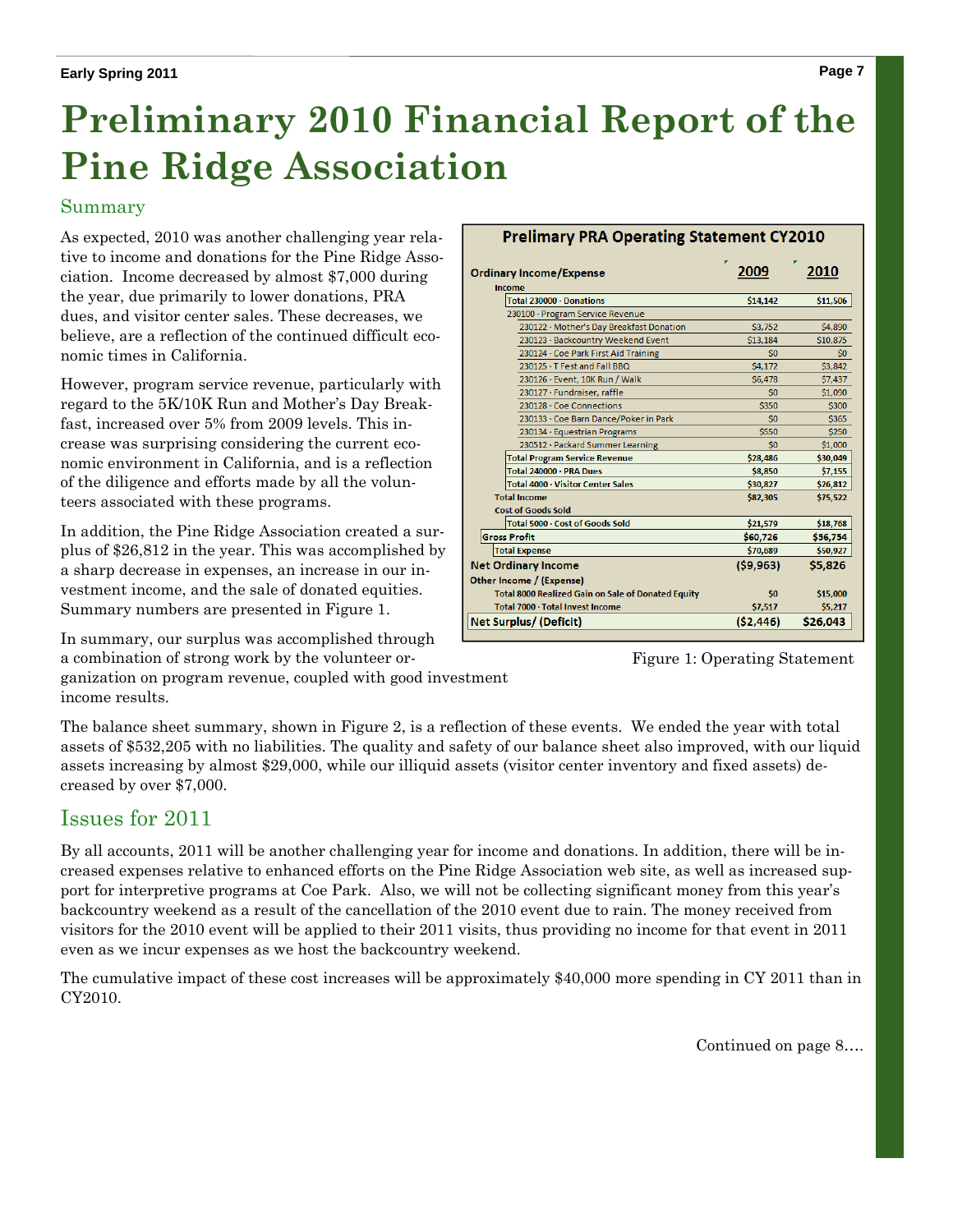### **Preliminary 2010 Financial Report of the Pine Ridge Association continued….**

To offset these increases, revenue from all of our "usual" sources is expected to increase by approximately \$8,000, largely as a result of the sale of previously donated equities, offset by the increased spending associated with the CY 2011 backcountry weekend. If our organization did nothing else with respect to increasing revenue, therefore, the Pine Ridge Association would have a deficit in CY 2011 of approximately \$32,000, leaving us with a CY2011 year-end asset base of approximately \$500,000.

To compensate for these projected increased expenses and reduced income/donations, the PRA has established a committee to capture corporate grants for 2011 and beyond. The committee's CY2011 goal is to secure \$25,000 from corporate sponsors.

Dan McCranie, treasurer, Pine Ridge Association

| PRA Preliminary Balance Sheet for CY 2010 |           |        |  |  |  |
|-------------------------------------------|-----------|--------|--|--|--|
| <b>ASSETS</b>                             |           |        |  |  |  |
|                                           | 2010      |        |  |  |  |
| <b>Cash and Cash Equivalents</b>          | (\$)      | (%)    |  |  |  |
| <b>Bank of America Accounts</b>           | \$122,342 | 23.0%  |  |  |  |
| <b>Money Market Accounts</b>              | \$210.226 | 39.5%  |  |  |  |
| PayPal Account                            | \$2.994   | 0.6%   |  |  |  |
| Cash                                      | \$469     | 0.1%   |  |  |  |
| Proceeds from Equity Sale                 | \$13,500  | 2.5%   |  |  |  |
| <b>Total Cash/Cash Equivalents</b>        | \$349.531 | 65.7%  |  |  |  |
| <b>Investment Vehicles</b>                |           |        |  |  |  |
| Large Cap Equities                        | \$22,601  | 4.2%   |  |  |  |
| <b>Bond Fund</b>                          | \$68,198  | 12.8%  |  |  |  |
| <b>Small Cap Equities</b>                 | Ś0        | 0.0%   |  |  |  |
| <b>Total Investment Vehicles</b>          | \$90,799  | 17.1%  |  |  |  |
| <b>TOTAL LIQUID ASSETS</b>                | \$440,330 | 82.7%  |  |  |  |
| <b>Visitor Center Inventory</b>           | \$77,509  | 14.6%  |  |  |  |
| <b>Fixed Assets</b>                       | \$14,366  | 2.7%   |  |  |  |
| <b>TOTAL ILLIQUID ASSETS</b>              | \$91,875  | 17.3%  |  |  |  |
| <b>TOTAL ASSETS</b>                       | \$532,205 | 100.0% |  |  |  |
| <b>TOTAL LIABILITIES</b>                  | S0        | 0.0%   |  |  |  |
|                                           |           |        |  |  |  |

Figure 2: Balance Sheet

### **What's Blooming Now**

by Heather Ambler

Spring is in the air, wildflowers are blooming, including the Lowland Shooting Star, Bigberry Manzanita, Milkmaids, Miner's Lettuce, Hound's Tongue, Woodland Shooting Star, Fuchsia-Flowered Gooseberry, Blue Dick, Johnny Jump-Ups, Buttercups, White Baby Blue Eyes, and many more.

To see a full list of wildflowers currently blooming in Coe Park, visit www.coepark.org/wildflowers/blooming.html.



Lowland Shooting Star, photo by Heather Ambler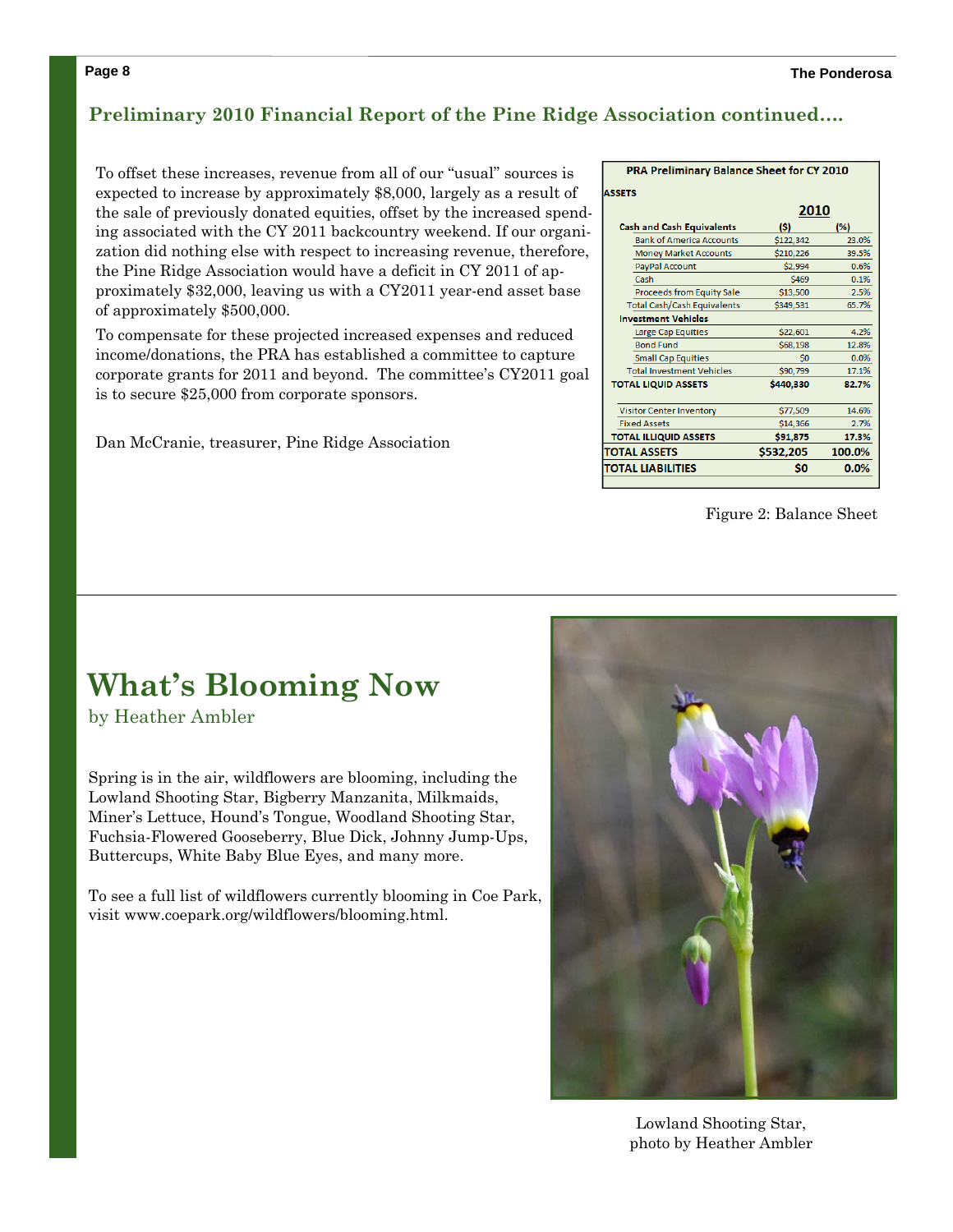#### **Early Spring 2011**



### **Tick Talk**

Tim arrived home after a late-winter hike in Coe Park. As he settled into his recliner, his thoughts returned to the exhilarating hike and the thrill of the fast flowing streams. During the evening news, he felt an odd itch on the back of his neck. When he scratched the spot, he dislodged something with his fingernail and gave it a look. A tiny dark round creature with busy little legs. "Oh no! I bet this is one of those Deer Ticks that give you Lyme disease. It must have dropped out of a tree onto my neck."

So, are there Deer Ticks in the Bay Area? No, but there is a close relative. And, do ticks actually drop from trees? Highly unlikely. The adults of some tick species do climb, but only to the top of lower vegetation, typically grass, where they wait, with outstretched legs, to grab onto passersby. And, they can easily crawl from your pants leg up your clothing to your neck without your knowing.

Of the over 20 tick species in the Bay Area, only a small number bite humans. The Western Blacklegged Tick, *Ixodes pacificus,* is one of the most common species, and it's the only western tick that transmits Lyme disease to humans. The Deer Tick, *Ixodes scapularis,* an eastern species, is the only tick east of the Rockies that transmits Lyme disease to people.

A tick inserts its barbed snout into its victim's skin. The barbs, along with cementing secretions, make the tick difficult to remove. Its saliva, which it injects into the prey, contains anticoagulants, an anesthetic, blood vessel dilators, digestive enzymes, and, on occasion, disease organisms.

After sucking the prey's blood, females drop off and lay thousands of eggs on the ground. The eggs hatch into larvae that eventually molt into nymphs. These younger stages of the Black-legged Tick feed on the blood of lizards, birds, and small mammals.

Although the Blacklegged Tick can transmit a number of diseases, Lyme disease has gotten the most press, and rightfully so. It's the most common vectortransmitted disease in the United States. The disease was misdiagnosed as rheumatoid arthritis until the 1982 discovery of the true culprit, a



Western Black-legged Tick Artist, Barry Breckling

spiral-shaped bacterium named *Borrelia burgdorferi*.

Early Lyme disease symptoms, occurring 3 to 30 days after the bite, can include a red "bull's-eye" rash with a clear area in the middle, muscle and joint pain, fever, and chills. Later symptoms include headaches and facial paralysis, and in the last stages, chronic arthritis, fatigue, and memory loss.

In some New England states, up to 60 percent of Deer Ticks carry Lyme disease, but the incidence of the disease in California's Western Black-legged Ticks is rarely above 5 percent. Why so low? Western Fence Lizards account for part of the explanation. In the 1990s, scientists discovered that the blood of the Western Fence Lizard, one of the most common hosts for the larval and nymphal stages of the Blacklegged Tick, contains a substance that kills Lyme disease bacteria. The bacteria injected into the lizard's blood die, and the tick's body is cleansed of the bacteria when the lizard's blood enters the tick.

The younger stages of Black-legged Ticks crawl onto prey from leaf litter, logs, and such. We rarely notice the nymphal stage because of their small size, and they seldom bite humans. In the East, bites by Deer Tick nymphs are more common, which contributes to a higher incidence of Lyme disease in New England.

Your chances of getting Lyme disease in the Bay Area are slim, and you can use simple precautions to avoid being bitten. In the wetter months, when ticks are most common, consider using repellants containing DEET or permethrin. Avoid brushing against vegetation along the edge of the trail and don't sit in areas with leaf litter. Wear long pants, tuck your pants into your socks to keep ticks on the outside, and check for ticks when you're outdoors and after you get home.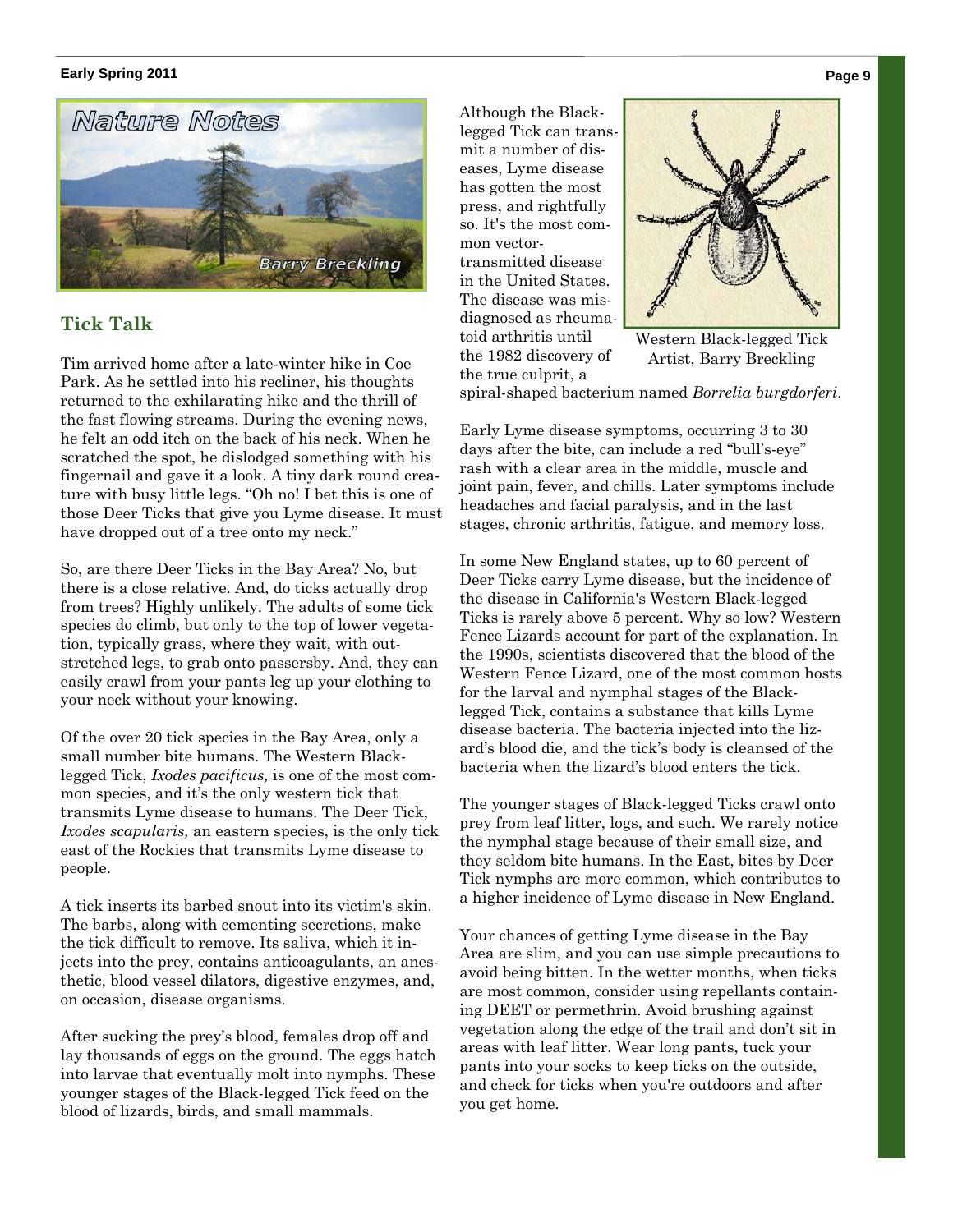#### **Page 10 The Ponderosa**

### **Tick Talk Continued….**

Prompt removal of ticks is important because ticks must be attached for several hours before they can transmit Lyme disease. Several tick removal myths, such as applying Vaseline, kerosene, alcohol, or hot objects to ticks, simply don't work. Antibiotics, when taken early, successfully kill Lyme disease bacteria and prevent the disease.

For more information on ticks see the longer ARTICLE from a past Ponderosa at www.coepark.org/tick-info.html or checkout this WEBSITE: http://www.ipm.ucdavis.edu/PMG/PESTNOTES/pn7485.html.



### **Coe Park Slide Collection Up and Running**

By Carolyn Straub

Henry W. Coe State Park's slide collection containing more than 1,200 color images is now available on the computer in the PRA office at the visitor center. These slides were converted from slides stored for years in the park's archives. Go to "My Computer," then "PRA-Data (D)," then "Slide Collection." There are seven main folders labeled activities, animals, annual events, astronomy, history, plants, and scenes. Each folder has several sub-folders arranged by subject.

You can find, for example, beautiful photos of wildflowers, birds, and mammals. Also, amphibians, reptiles, insects, butterflies, and a set of 84 historical slides for use in programs at the park.

If you are searching for a particular name or subject and cannot find it, try "Search" on the desktop and use a keyword. Your chosen subjects slide, if available, should come up together with its location.

The collection is not complete; there are more than 600 slides still to be entered.

The collection can be used for educational and interpretive programs by park staff and volunteers, and has taken more than a year to catalog. For more information, contact Carolyn Straub, PRA volunteer, at castraub@earthlink.net.





Tidy Tip, a regular bloomer in Coe Park  $\overline{A}$  M mountain lion, photographed by a hiker in Coe Park, circa 2008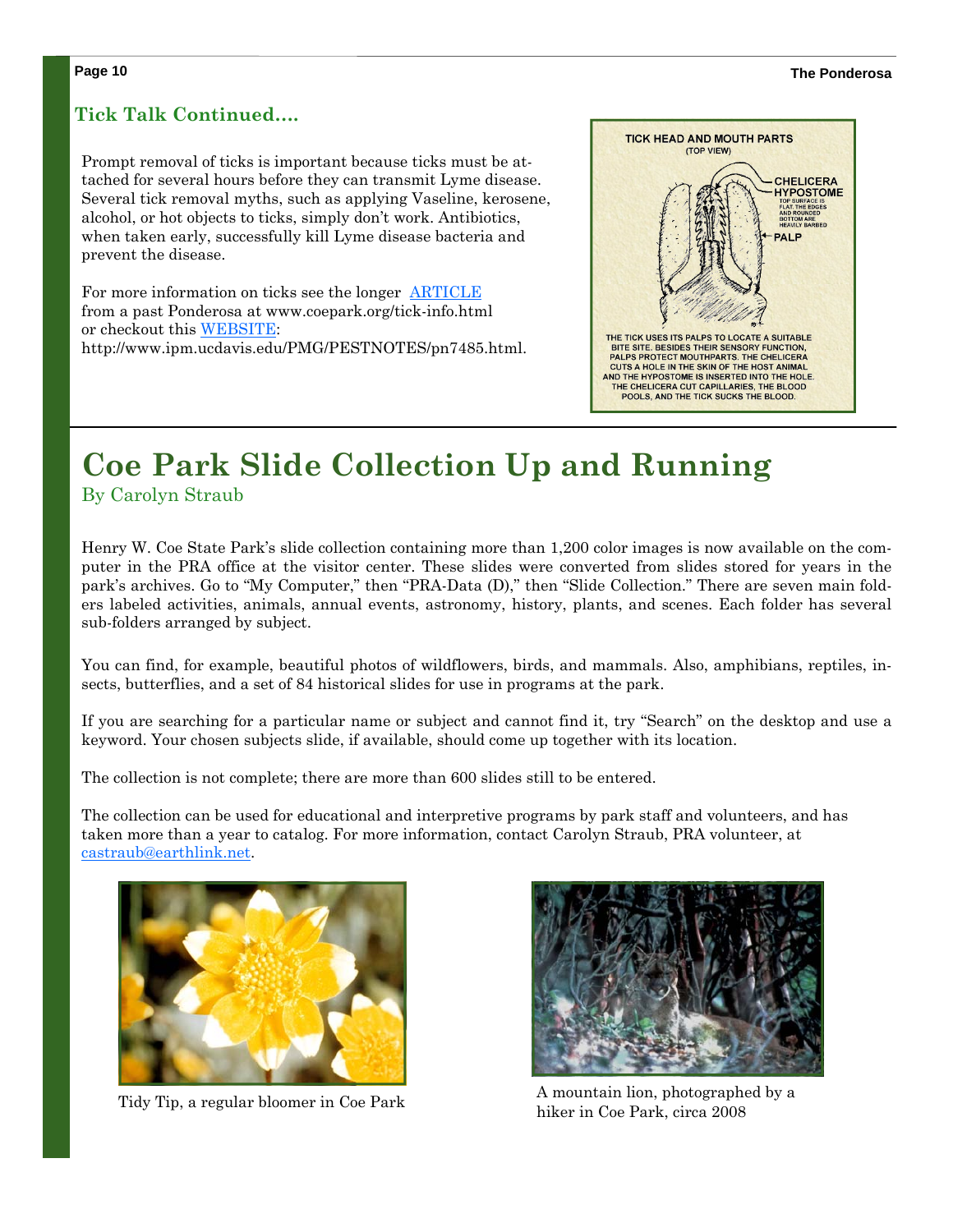### **News from the Board of the Pine Ridge Association**

There have been two meetings of the board of directors of the Pine Ridge Association since the last issue of *The Ponderosa*, on November 17, 2010 and January 19, 2011. A summary report of business from those meetings follows:

- Ron Erskine and Diana Maloney were re-elected to the board of directors, and Steve McHenry was elected for the first time. Rob Glover was appointed to complete the term of John Wilkinson. Paul Nam was elected president and Ron Erskine was elected vice president. Winslow Briggs was reappointed secretary and Dan McCranie was reappointed treasurer.
- The volunteer committee will be chaired by Linda Keahey, Bill Frazer will be vice-chair. Although there was not a volunteer class in 2010, volunteer training is scheduled to take place as usual in 2011.
- Treasurer Dan McCranie presented a proposed budget for 2011 to be reviewed by the board and approved at the March meeting. The board has operated without a budget in the past and has authorized expenditures on an as-needed basis. Without some new sources of income, Dan expects the PRA to show an operating loss for 2011. At the January meeting, it was decided that Dan will present a plan to seek significant donations from corporate donors to remedy this shortfall.
- The board debated a very difficult issue. State Parks are terribly underfunded, even in good times, but are experiencing unprecedented budget cuts. The Pine Ridge Association has been very cautious, even miserly, in using association funds for purposes generally considered to be the responsibility of the state. Many other associations routinely fund full-time state park positions for tasks related to their interpretive purpose. The PRA never has. After lengthy discussion, the board unanimously approved a total of \$25,000 to fund both one park aid for nine months and 500 hours of State Parks Interpreter Sheila Golden's salary, all of which will be spent at Coe Park. Coe Park has had three park aids in the past; the PRA contribution will fund one park aid, which will free Ranger John Verhoeven to perform the ranger tasks he has not been able to carry out. This commitment is for a single year and was unanimously approved with caution and with full awareness of the implications, but the board felt that our basic interpretive task would be unacceptably hindered without this basic staffing. To compensate for these expenses, the board also committed to developing a program to obtain significant corporate donations to bolster the PRA coffers.
- Barbara Bessey, Rob Glover, and Manny Pitta reported that work on the new PRA website is progressing very well. The look and features of the site are excellent and uploading content will not require special knowledge, just word-processing skills. Work by an expert on search engine optimization will enhance the chances of a hit for any general search engine inquiry for the attractions Coe Park offers.

All members of the Pine Ridge Association are welcome to attend meetings of the board of directors. The next meeting of the board will take place at 7:00pm on Wednesday, March 9th in the EOC Room, Morgan Hill Police Department, 16200 Vineyard Boulevard, Morgan Hill.

Ron Erskine President, Board of the Pine Ridge Association